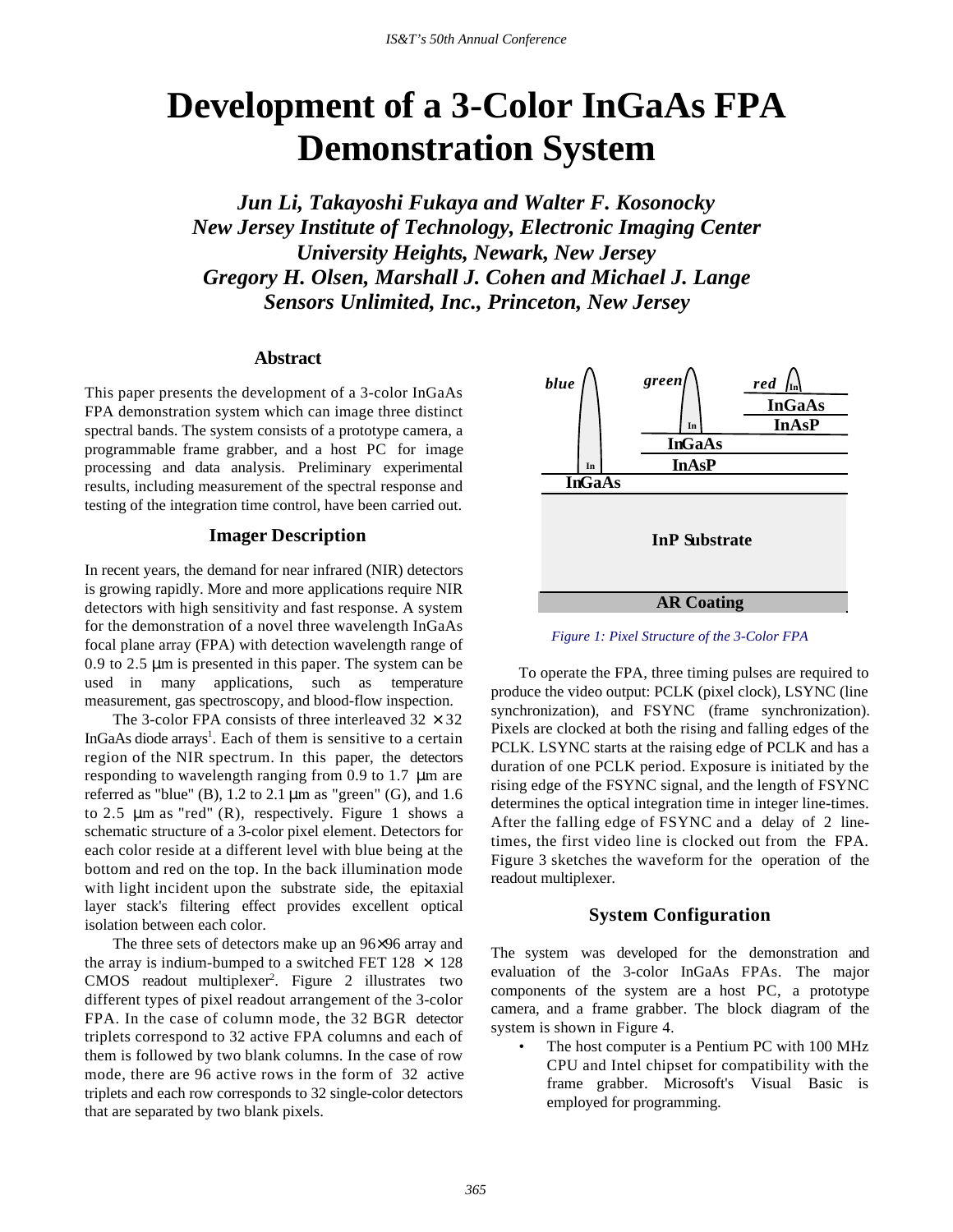

 *(a) Row Mode Arrangement*



 *(b) Column Mode Arrangement Figure 2: 3-Color FPA Pixel Arrangement*

The camera supplies power, bias and all the necessary timing pulses to run the FPA which is cooled in a test Dewar. It also provides analog video and synchronization signals to the frame grabber for digitization.

The optical integration time can be set manually to 8 different values between 1 and 256 line-times which correspond to 244 μsec through 62.5 msec. Manual gain and offset adjustments are also available.



*Figure 3: Waveform for Operating the 3-Color FPA*



*Figure 4: 3-Color System Configuration*

The frame grabber is comprised of an Image Capture PCI board (IC-PCI) together with a Variable Scan Acquisition Module (AM-VS), both obtained from Imaging Technology, Inc. The IC-PCI has a memory system running at 120 MB/sec. It can act as a PCI bus master, and its special circuitry automatically de-interlaces the image onthe-fly. The AM-VS supports standard and non-standard analog video input.

Video and synchronization signals fed into the frame grabber from the camera can be either single-ended or differential. To interface the frame grabber with the camera, the acquisition module is programmed to receive external timing. The voltage range of the video signal before ADC should be between 0.8 and 1.5 V. Since the voltage range of the video signal from the camera is 2.0V, the programmable prescale factor is set to 1, and the positive reference and the negative reference are adjusted to 1.2V and 0.0V, respectively

A video line is in the form of 128 active pixels and 22 blank pixels. Horizontal offset and horizontal active are set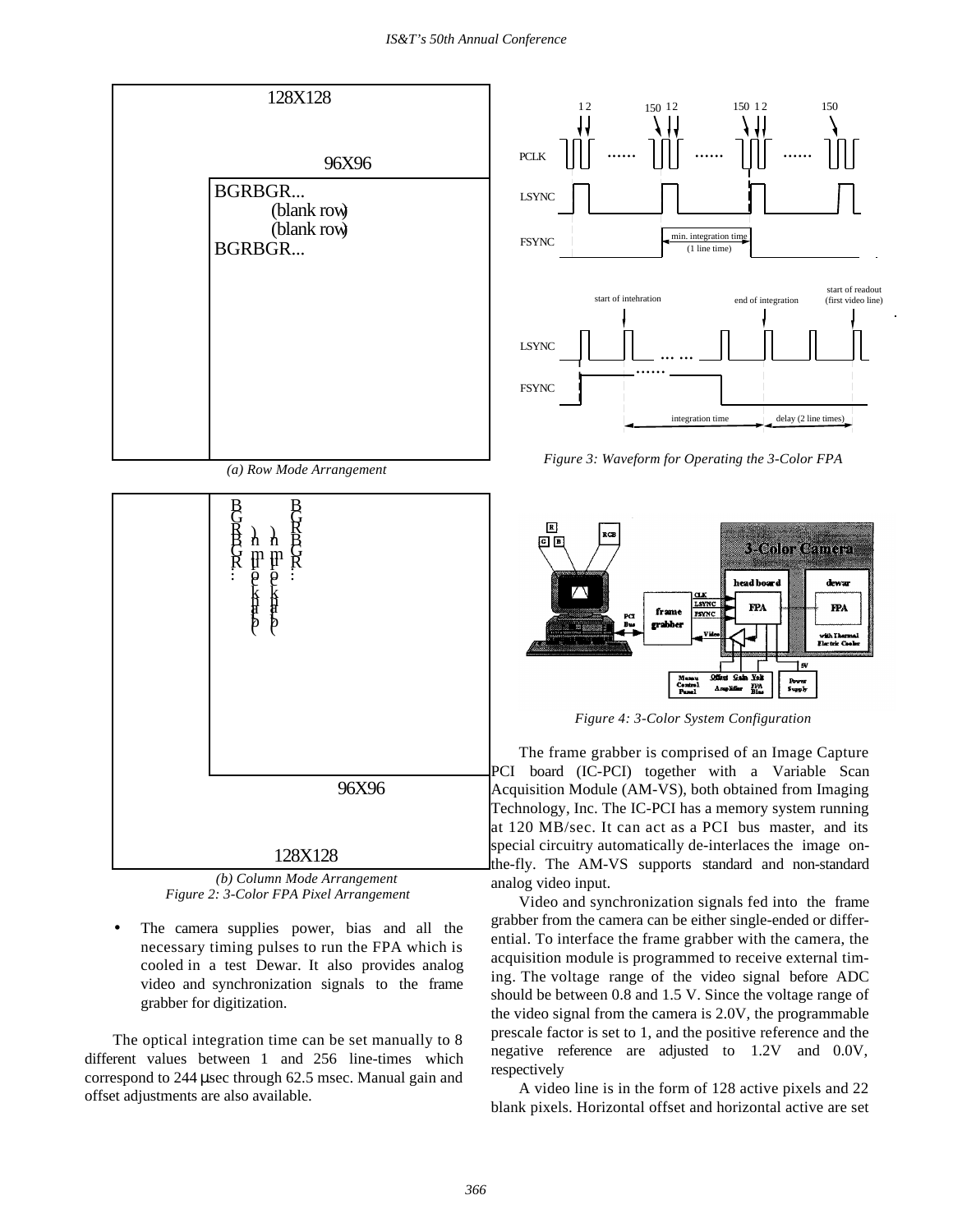corresponding to these numbers. A video frame is in the form of 128 active lines and a certain number of blank lines.

The number of blank lines depends on the integration time setting of the camera and can be calculated as current integration line-time plus 10. Vertical offset and vertical active are set according to these numbers.

### **Software Development**

The 3-color FPA demonstration system was programmed using Visual Basic (VB) Pro 3.0. Visual Basic is recognized as one of the best highly accessible and productive software programming environments that can be employed in rapid application development. Its fundamental philosophy of prebuilt functionality, program reusability, and powerful debugging tools dramatically reduces the time to create and modify custom applications compared to programming in  $C/C++$ . This makes VB a powerful tool for prototype system software development which features constantly changing requirements. However, the advantage of using VB comes at the expenses of speed and size.

The graphical user interface for the 3-color system is designed as a virtual-instrument which uses PC's bit-mapped screen to simulate a physical instrument so that the display of the PC looks like the front panel of a traditional instrument with buttons, dials, etc.

The frame captured by the frame grabber is kept in IC-PCI's 4 MB memory. There are two different ways to transfer data from the on-board memory to the host memory: In bus master operation, the IC-PCI is granted control of the PCI bus and becomes the source of both addresses and data to some other target location within the system. Live video display works in this fastest data transfer mode. In bus slave operation, the host processor does all the work involved in accessing the frame area on the IC-PCI board. Obviously, this pass-through mode is slow.

ITEX-IC, the development supporting software for the frame grabber, provides function calls icp\_read\_area() and icp\_write\_area() for the host access to the data in a certain frame area, and icp\_rpix() and icp\_wpix() for the host access to the data of a single pixel. icp\_read\_area() and icp\_write\_area() perform bus master transfer when it is enabled, and icp rpix() and icp wpix() perform bus slave transfer. Obviously, accessing an area using pixel by pixel bus slave transfer is much slower than area transfer in bus master mode.

The access to the on-board frame memory is always on DWORD (32 bit unsigned double-word) boundaries, and each DWORD packs four pixels. The pixel packing scheme must be figured out in order to read a frame into host memory for further processing. To find out the frame data arrangement, both area and pixel access functions were called to read in the same frame and compare the data for each pixel, and the guessing scheme was changed until the results match. Figure 5 shows the pixel packing scheme in a frame.



*Figure 5. Pixel Packing Scheme*

The functions of the 3-color system are listed below. In the descriptions, "current image" indicates the current image on display. it can be an image captured by Snap or Grab, or a resultant image of Average, Correction, or Database/Load, whichever is the latest.

- Snap—This function captures one-shot image and displays the still image on the screen.
- Grab—This function grabs images in real-time and displays the live video on the screen. Data is transferred out of the IC-PCI over the PCI bus to the memory on the display card and display is done completely by the host display processor.

• Average—This function averages 16 consecutive frames to reduce temporal noise and displays the resultant image on the screen.

- Reformat—The camera treats the imager as a pure  $128 \times 128$  FPA without extracting the 3 color information. This Reformat function rearranges the current image into three  $32 \times 32$  images corresponding to each wavelength and displays them along with a fourth image, which is the composite image of the three. The image corresponding to the detectors of 1.7 μm cutoff wavelength are displayed in blue (B), 2.1 μm in green  $(G)$ , and 2.5  $\mu$ m in red  $(R)$ . The composite image is displayed in RGB false color with the three images of R, G, B being primary components.
- Zoom—This function allows the user to zoom the current image. A dialog window pops up to prompt users for input of the zoom percentage.When the cursor is on the zoomed image and the left button on the mouse is pressed down, a small window pops up and shows the position of the pixel pointed by the cursor.
- Background—This function reads in the current image and keeps it as the offset image for one-point nonuniformity correction.
- Nonuniformity—This function calculates and displays the histogram of pixel value distribution over the current image.
- Correction—This function performs one-point nonuniformity correction. It subtracts the offset image from the current image and displays the resultant image on the screen (see Background also).
- Integration Time—This function allows the user to set integration time by changing vertical offset